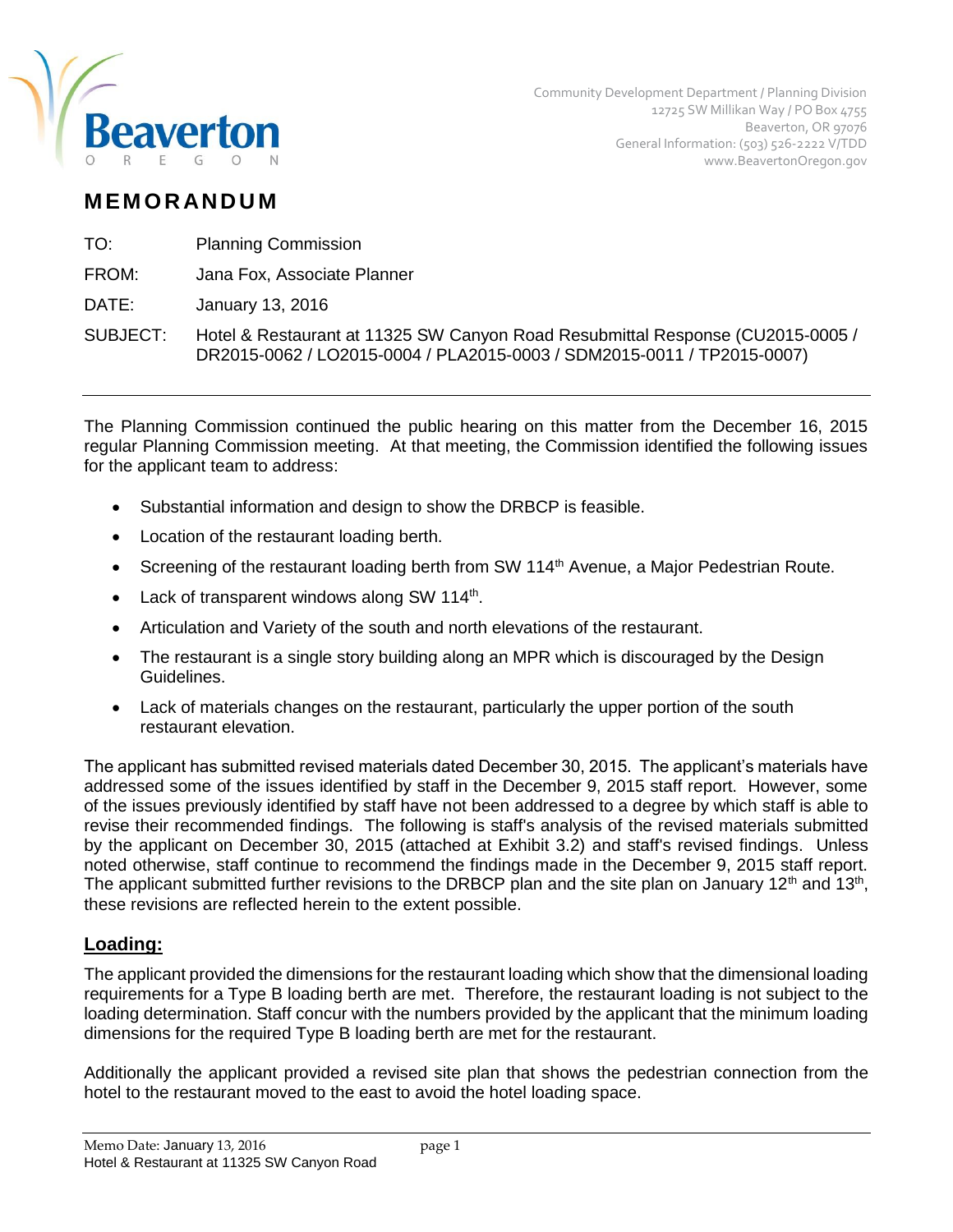Staff provides the following revised findings related to the Loading Determination for the hotel use only since the Loading Determination is no longer necessary for the restaurant use.

# **Section 40.50.15.1.C Loading Determination Approval Criteria:**

# *1. The proposal satisfies the threshold requirements for a Loading Determination application.*

The applicant proposes to reduce the number of loading berths required for the proposed hotel building. The approximately 56,000 square foot building requires two (2) Type B loading berths per Section 60.25 (Off-Street Loading) of the Development Code. The applicant proposes no loading berths for the proposed hotel. The applicant's request to reduce the number of required loading spaces from 2 to 0 meets Threshold 2 for a Loading Determination application:

*Threshold 2: A request to modify the total number of off-street loading spaces from the required number listed in Section 60.25 (Off-Street Loading) of this code.*

# **Therefore, staff finds that the criterion is met.**

# *3. The determination will not create adverse impacts, taking into account the total gross floor area and the hours of operation of the use.*

The applicant states that the proposal will not create any adverse impacts given the intended use of the property.

The applicant states that with few exceptions deliveries to the hotel will occur generally 3-4 times per month per delivery type and primarily take place during off-peak hours. The applicant has provided a delivery schedule for each delivery to the site, including the frequency of delivery and size of delivery vehicle. The applicant proposes to utilize the space at the front entrance to the building for deliveries where the drive aisle widens to allow a drop-off for hotel patrons. The delivery vehicles would park along the landscape area, not blocking parking spaces. The applicant has provided plans showing a pedestrian connection outside of the proposed delivery location allowing safe pedestrian passage around delivery vehicles.

The delivery schedule provided by the applicant shows approximately 30 deliveries per month, or approximately one per day, ranging in time from 5 to 40 minutes with most deliveries in the 15 minute range. Approximately half of the proposed deliveries would occur in a UPS of FedEx truck which could, if needed, utilize a traditional parking space. This is a limited scope of time which the delivery vehicles will be on site. The location of the delivery vehicles allows cars to maneuver around the vehicle. Additionally the site allows for alternative paths of travel for vehicles.

In summary, staff concurs that vehicles can safely enter and exit the site and access the proposed loading area while avoiding conflicts with pedestrians and vehicles.

#### **Therefore, staff finds that the criterion is met.**

# *4. There are safe and efficient vehicular and pedestrian circulation patterns within the boundaries of the site and in connecting with the surrounding circulation system.*

Staff cite the Facilities Review approval Criteria F and G which respond to this criterion in detail. The applicant has provided plans showing a pedestrian connection around the proposed loading area which provides for safe pedestrian circulation within the site. The proposed hotel loading allows cars to traverse around a loading vehicle.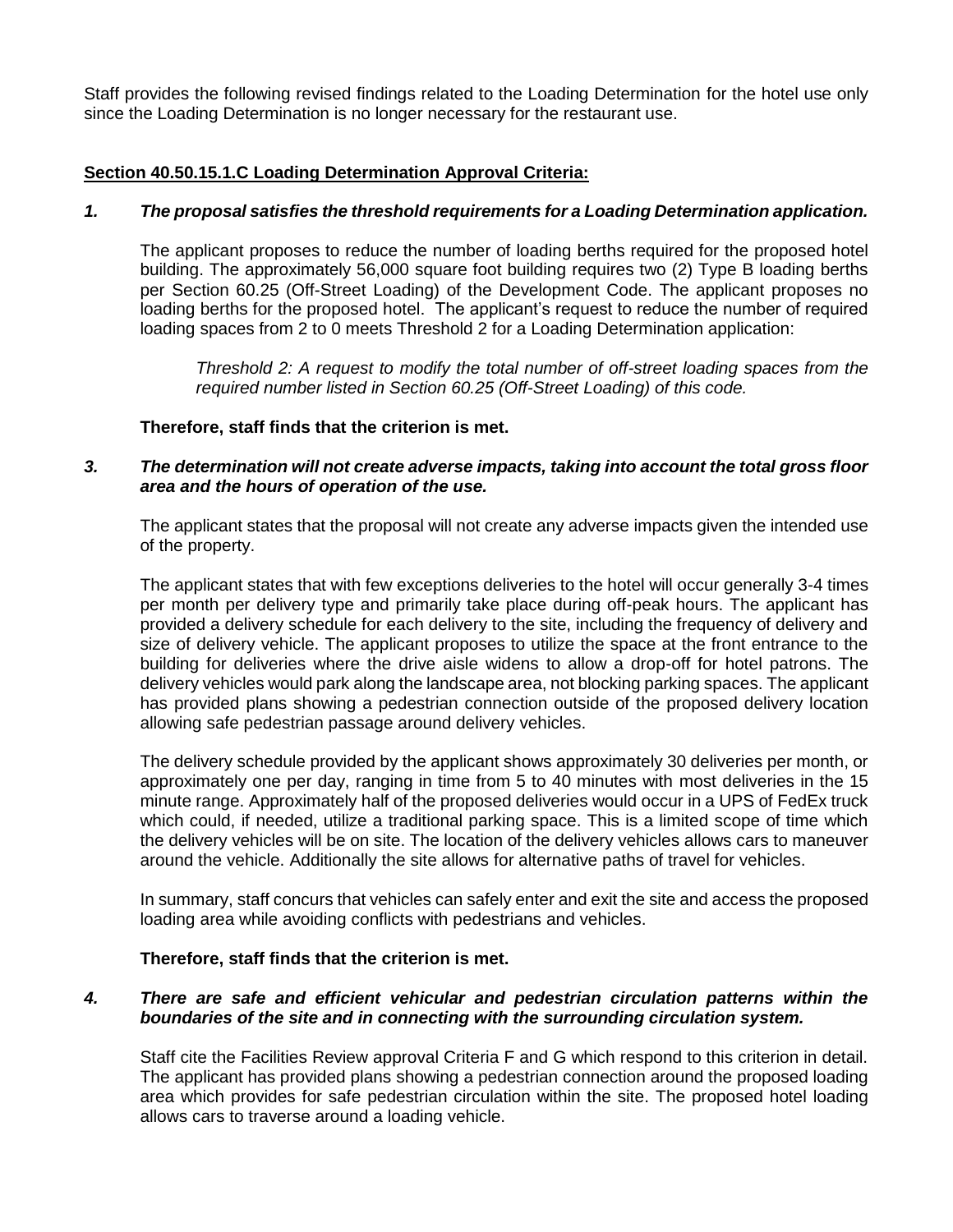# **Therefore, staff finds that the criterion is met.**

# *5. The proposal will be able to reasonably accommodate the off-street loading needs of the structure.*

The applicant states that the proposal provides adequate space for any required loading and deliveries due to the nature of the deliveries there is no need for permanent off-street loading associated with the hotel use. With the exception of food deliveries, other delivers happen only three (3) to four (4) times per month and food deliveries happen twice a week. All deliveries can be accommodated through the front door of the hotel. Staff concurs that with an average of one delivery per day that deliveries can be accommodated through the proposed loading area in front of the main hotel entrance.

# **Therefore, staff finds that the criterion is met.**

# **Recommendation**

Based on the facts and findings presented, staff recommends **APPROVAL** of **LO2015-0004 (Hotel & Restaurant at 11325 SW Canyon Road).** If the Commission concludes that the proposal meets the approval criteria, a list of conditions of approval have been identified at the conclusion of approval identified in Attachment H.

# **Design Review**

# **Design Review Build out Concept Plan (DRBCP)**

The applicant has provided additional narrative information including responses to the Design Review Principles as they relate to the proposed DRBCP. A revised DRBCP plan sheet has been provided showing a relocated pedestrian path around the DRBCP structure and additional design details. In response staff provides the following revised response to the approval criteria.

# *5. For DRBCP proposals which involve the phasing of required floor area, the proposed project shall demonstrate how future development of the site, to the minimum development standards established in this Code or greater, can be realistically achieved at ultimate build out of the DRBCP.*

The applicant proposes a Design Review Build out Concept Plan (DRBCP) for the restaurant site in order to meet the minimum Floor Area Ratio (FAR). The applicant provides a site plan showing the future development of a commercial building and structured parking on plan sheet C1.1. The proposed restaurant building is 9,113 square feet on a proposed 74,108 square foot lot, providing an FAR of 0.12, the minimum FAR in the RC-E zoning district is 0.30. The applicant shows a future 2 story office building, totaling 14,400 square feet in additional floor area as well as a 3 story parking garage, which would increase the total floor area to 0.31.

Staff has reviewed the applicant's submitted materials and DRBCP revised drawings. The large sized drawing provided (C1.1) is to scale at the ratio of 1 inch equals 30 feet or 1:30. Scaling the drawing shows that the parking stalls have a depth of 18 feet when measured from the edge of the wall to the drive aisle, which is less than the required 18.5 foot depth required for parking stalls. Many of the parking spaces contain support pillars which further obstruct the required parking area, bringing the parking space depth to 17 feet. As such, the parking spaces provided in the garage are not sufficient to meet the standards of Section 60.30 of the Development Code (Off-Street Parking) and cannot be counted as required parking. The proposed drive aisle width within the parking structure is sufficient to provide two way traffic at 24 feet in width.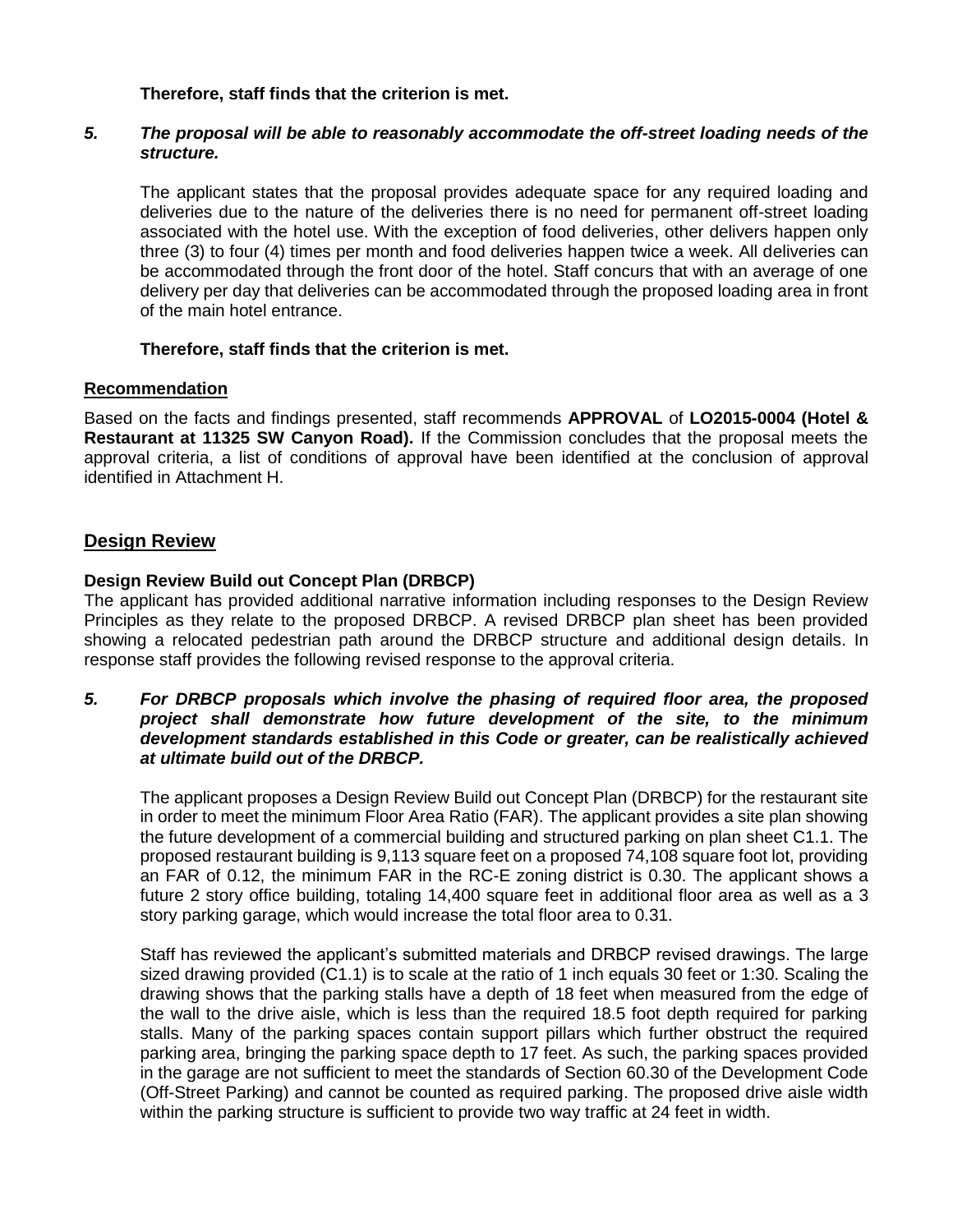The revised DRBCP site plan shows a shaved off southeast corner of the parking structure to accommodate the necessary drive aisle width for two way traffic as well as fire and delivery vehicle access. The shaving off of this corner makes one parking space per floor not usable due to the removal of a portion of the parking space, which would reduce the total number of proposed parking spaces by 3. However the parking spaces do not currently meet depth standards and does not meet the standard dimensions for parking spaces under Section 60.30 of the Development Code.

The revised DRBCP plan shows elevator and stairwells to serve the parking garage areas. This area is included in the square footage calculations for the retail/office building. However from the layout provided doors to the elevator and stair area are accessible only to the parking garage and do not appear to serve the uses within the retail/office building. As the elevator and stair area only serve the parking garage this area should not be considered part of the square footage for the retail/office area. Staff recalculated the square footage of the DRBCP area. Staff found that with the removal of the elevator and stair area, as well as the proposed building stepped edges, the provided square footage is approximately 12,176 square feet. The 12,176 square feet of the retail/office building and the 9,054 square feet of the restaurant total 21,230 square feet of floor area on a 74,108 square foot site for a total FAR of 0.286 at final build-out, which is less than the required 0.3 FAR for the site.

The revised DRBCP plan shows the stairs for the parking garage exiting to the side of the building into landscape areas with no pedestrian connections to the public sidewalk or the hotel and restaurant. Pedestrians would not have a safe refuge once exiting the building or a safe way to travel to the uses on site who will be served by the parking structure.

In summary staff finds that the proposed DRBCP does not provide adequately sized parking spaces, sufficient FAR to meet the minimum standard, and safe pedestrian access to and from the parking structure to adjacent uses and the public sidewalk system. As such the DRBCP has not been shown to be realistically feasible.

# **Therefore, staff finds the proposal does not meet the criterion.**

# **Design Review Guideline Analysis**

The applicant has provided a memorandum with additional Design Review findings related to the proposed restaurant, renderings and architectural elevations (Exhibit 3.2). The provided elevations and renderings are consistent with the drawings that staff used to write the Staff Report dated December 9, 2015. The applicant has provided plans showing translucent windows along SW 114th Avenue where previous drawings showed faux windows in that area. In response to the applicant's resubmittal, staff provide the following revised findings to the Design Review Guideline Analysis portion of the staff report (60.05.35.4.A Exterior Building Materials, 60.05.35.8 Ground Floor elevations on Commercial and Multiple Use Buildings, and 60.05.40.2.A and B Loading Area, Solid Waste Facilities and Similar Features).

# **60.05.35** *Building Design and Orientation Guidelines. Unless otherwise noted, all guidelines apply in all zoning districts.*

# *4. Exterior Building Materials*

A. *Exterior building materials and finishes should convey an impression of permanence and durability. Materials such as masonry, stone, wood, terra cotta, and tile are encouraged. Windows are also encouraged, where they allow views to interior activity areas or displays*. (Standard 60.05.15.4.A)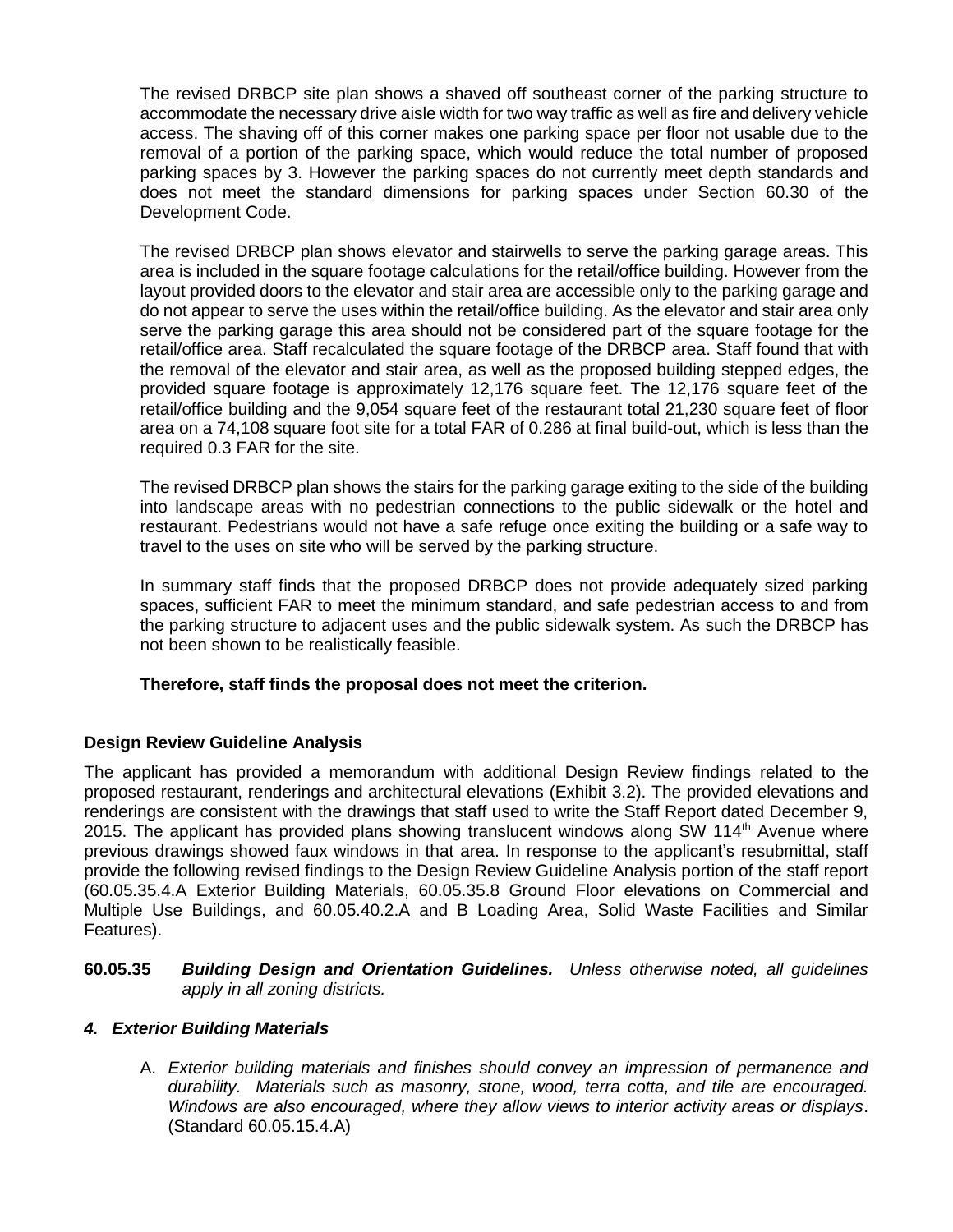# *Hotel*

The applicant states that the exterior building materials used are a combination of colored fiber cement panels and reveals as well as a wood finish to articulate the entry points. Windows are provided as well as glazing along communal spaces. Staff concur that the proposed materials convey a sense of permanence and provide views into the interior of the building.

# *Restaurant*

The applicant states that the primary exterior building veneer is cementitious materials which replicate board and batten wood siding. Roofing is standing seam galvanized metal with bronze finished aluminum copings at the parapet. Stone veneer is utilized around the base of the building and in columns on the east and west elevations to provide articulation. Windows are provided along the south and west elevations which allow view into the restaurant space. Faux windows are used around the east and north building elevations which are oriented along the main parking areas. Staff finds that the transparent windows along Major Pedestrian Route provide views into the interior, as intended by the guideline.

# **Therefore, staff finds the Guideline is met.**

# *8. Ground Floor Elevations on Commercial and Multiple Use Buildings.*

A. *Excluding residential only development, ground floor building elevations should be pedestrian oriented and treated with windows, display areas or glass doorway openings to the extent possible and where appropriate to the design and use of the building. This guideline particularly applies to ground floor building elevations situated along Major Pedestrian Routes*. (Standard 60.05.15.8.A)

#### *Hotel*

The applicant states that the ground floor elevation is treated with windows and glass doorways openings along pedestrian routes and the street. Staff recommends a condition of approval that the western entrance to the building be required to provide an awning for weather protection and pedestrian orientation for customers using that entrance along a Major Pedestrian Route. Staff concurs that the ground floor elevations are pedestrian oriented, subject to meeting the conditions of approval.

#### *Restaurant*

The applicant states that the restaurant is designed with translucent windows along the south and east elevations. Opaque windows are proposed along the western and northern elevations as this is where back of house operations and the retail portions are located. As SW 114<sup>th</sup> and SW Canyon Road are Major Pedestrian Routes and translucent windows are provided along the MPRs staff finds that the proposal does provides for adequate pedestrian orientation related to windows, display areas and glass doorway openings.

# **Therefore, staff finds the Guideline is met.**

**60.05.40.** *Circulation and Parking Design Guidelines. Unless otherwise noted, all guidelines apply in all zoning districts*.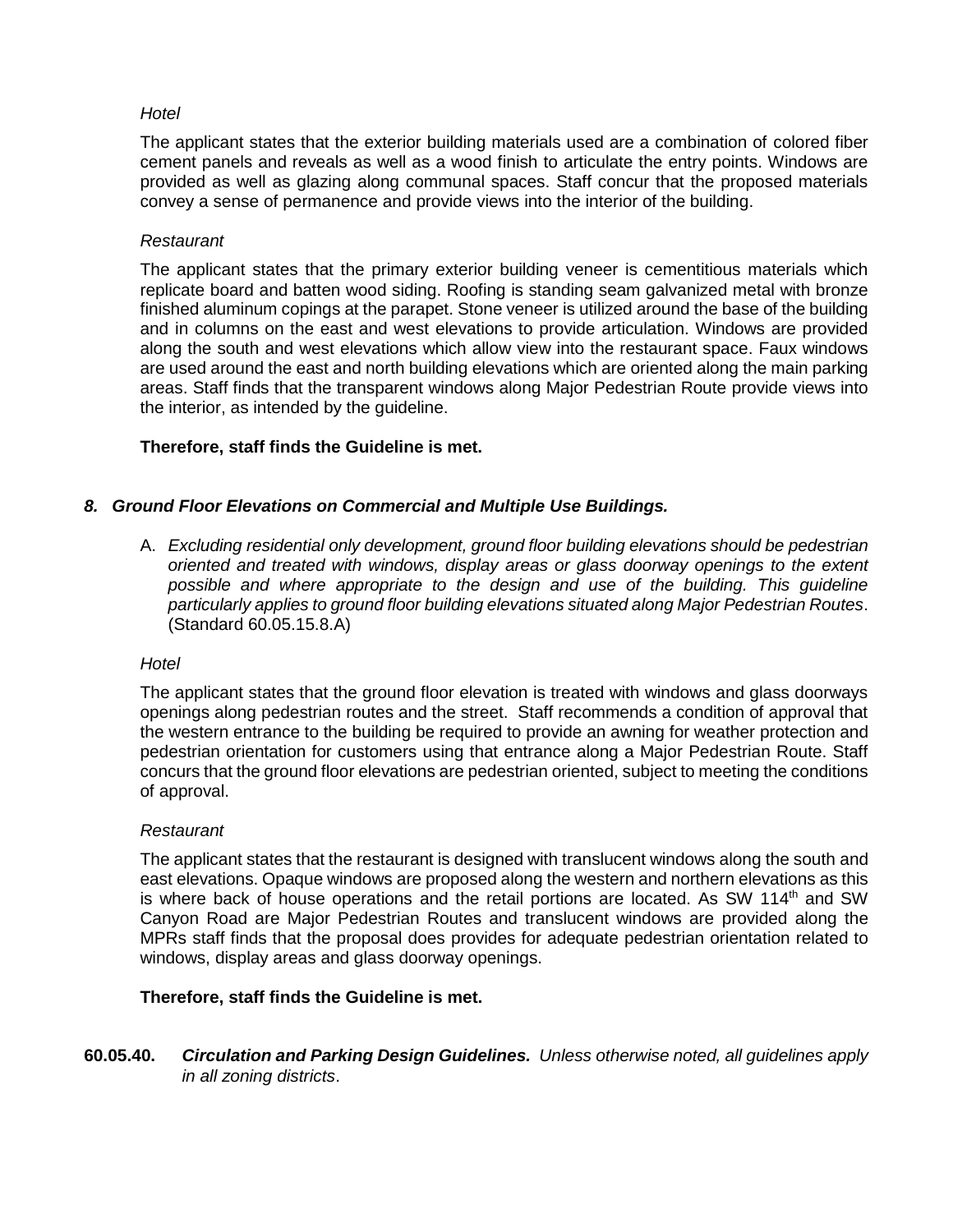# *2. Loading area, solid waste facilities, and similar improvements.*

A. *On-site service, storage and similar activities should be designed and located so that these facilities are screened from an abutting public street.* (Standard 60.05.20.2)

The applicant states that service, storage and similar activities to the extent possible are located in areas not visible from a public street. Outdoor waste and recycling areas are screened by enclosures constructed of a solid screen wall and similar exterior finishes to those utilized on the adjacent buildings. Outdoor transformer and utility vaults will be screened with landscape materials.

#### *Hotel*

The proposed hotel loading is located in front of the hotel, and subject to a loading determination application. The proposed hotel loading is set back from the street, though visible, and located in the general area as the hotel check in/drop off area. The location of the hotel loading space is adequately set back from the public street as to avoid the appearance of loading as a predominant

# *Restaurant*

The applicant states that the loading area for the restaurant will be screened from pedestrian view by street trees and landscape trees along SW 114<sup>th</sup> Avenue. Staff has reviewed the landscape plan and finds that street trees will not provide screening for pedestrians as they will be walking on the inside of the street trees while on the sidewalk. The landscape trees provided are a deciduous tree, Green Vase Zelkova, which will be bare during the winter months and tall enough to allow views to the loading area. Ground cover and small shrubs are provided in the landscape planter island which would not be tall enough to provide visual screening for pedestrians. The proposed loading area for the restaurant is directly adjacent to the public street and is not adequately screened by landscaping, fence, or wall materials. The proposed loading area is directly adjacent to the main driveway entrance to the restaurant which is not screened from an abutting street and is highly visible along SW  $114<sup>th</sup>$  Avenue.

# **Therefore, staff finds the Guideline is not met.**

B. *Except in Industrial districts, loading areas should be designed and located so that these*  facilities are screened from an abutting public street, or are shown to be compatible with local *business operations.* (Standard 60.05.20.2)

#### *Hotel*

The proposed hotel loading is located in front of the hotel, and subject to a loading determination application. The proposed hotel loading is set back from the street, though visible, and located in the general area as the hotel check in/drop off area. The location of the hotel loading space is adequately set back from the public street as to avoid the appearance of loading as a predominant feature.

#### *Restaurant*

The applicant states that the loading area for the restaurant will be screened from pedestrian view by street trees and landscape trees along SW 114<sup>th</sup> Avenue. Staff has reviewed the landscape plan and finds that street trees will not provide screening for pedestrians as they will be walking on the inside of the street trees while on the sidewalk. The landscape trees provided are a deciduous tree, Green Vase Zelkova, which will be bare during the winter months and tall enough